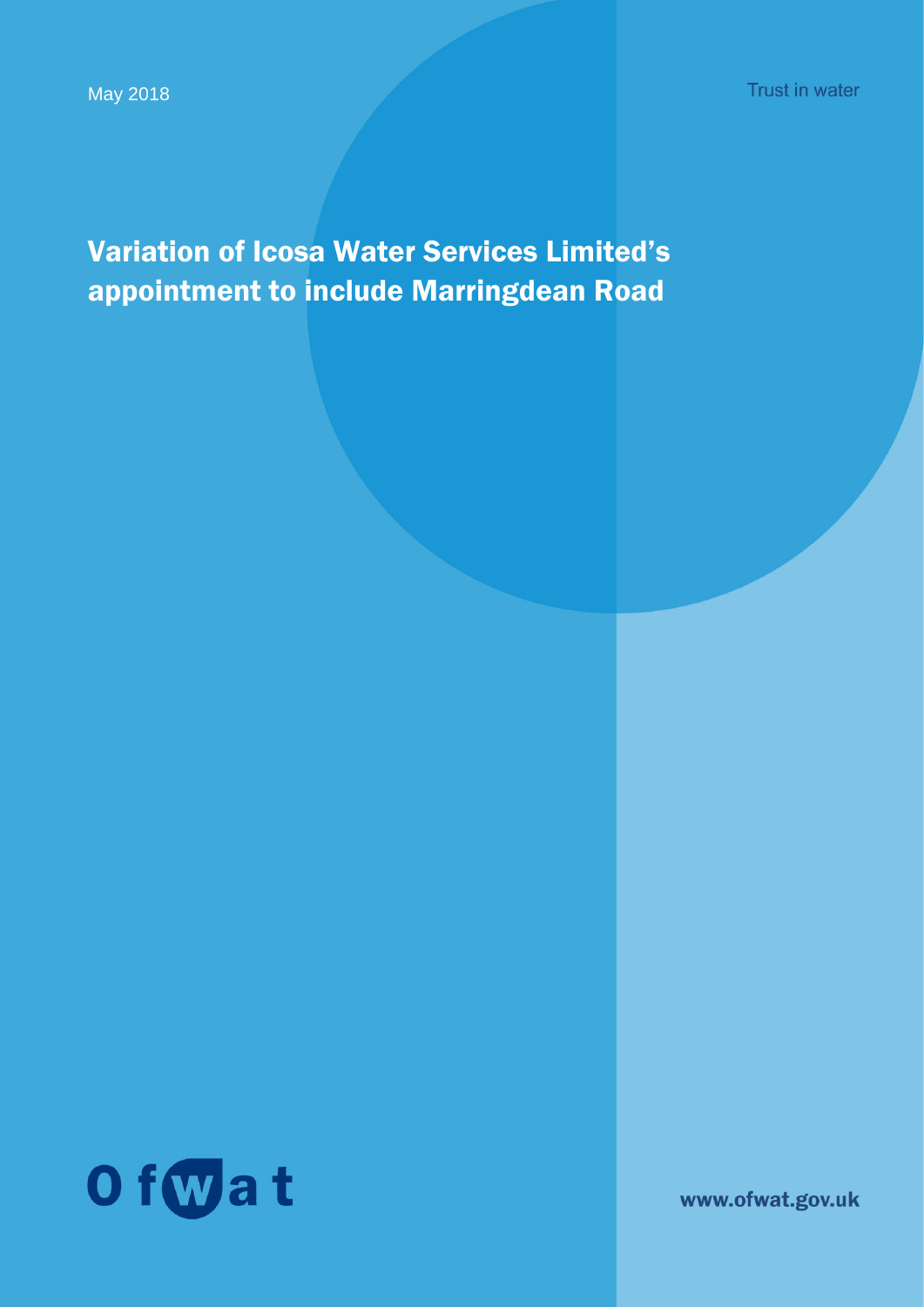## 1. About this document

### Variation of Icosa Water Services Limited's appointment to include Marringdean Road

On 19 December 2017, Ofwat [began a consultation](https://ofwat.sharepoint.com/sites/rms/pr-moe/fp-lp/NAV%20-%20Marringdean%20Road%20-%20OFW0016708/Final%20decision%20documents/17%2012%2018%20-%20Marringdean%20Road%20-%20consultation%20notice.pdf) on a proposal to vary Icosa Water Services Limited's ("Icosa Water") appointment to become the sewerage services provider for a development in Southern Water Services Limited's ("Southern Water") sewerage services area called Marringdean Road in Billingshurst ("the Site").

The consultation ended on 23 January 2018. During the consultation period, we received representations from one organisation, which we considered in making our decision. On 29 May 2018, we granted Icosa Water a variation to its existing appointment to enable it to supply sewerage services to the Site.

This notice gives our reasons for making this variation.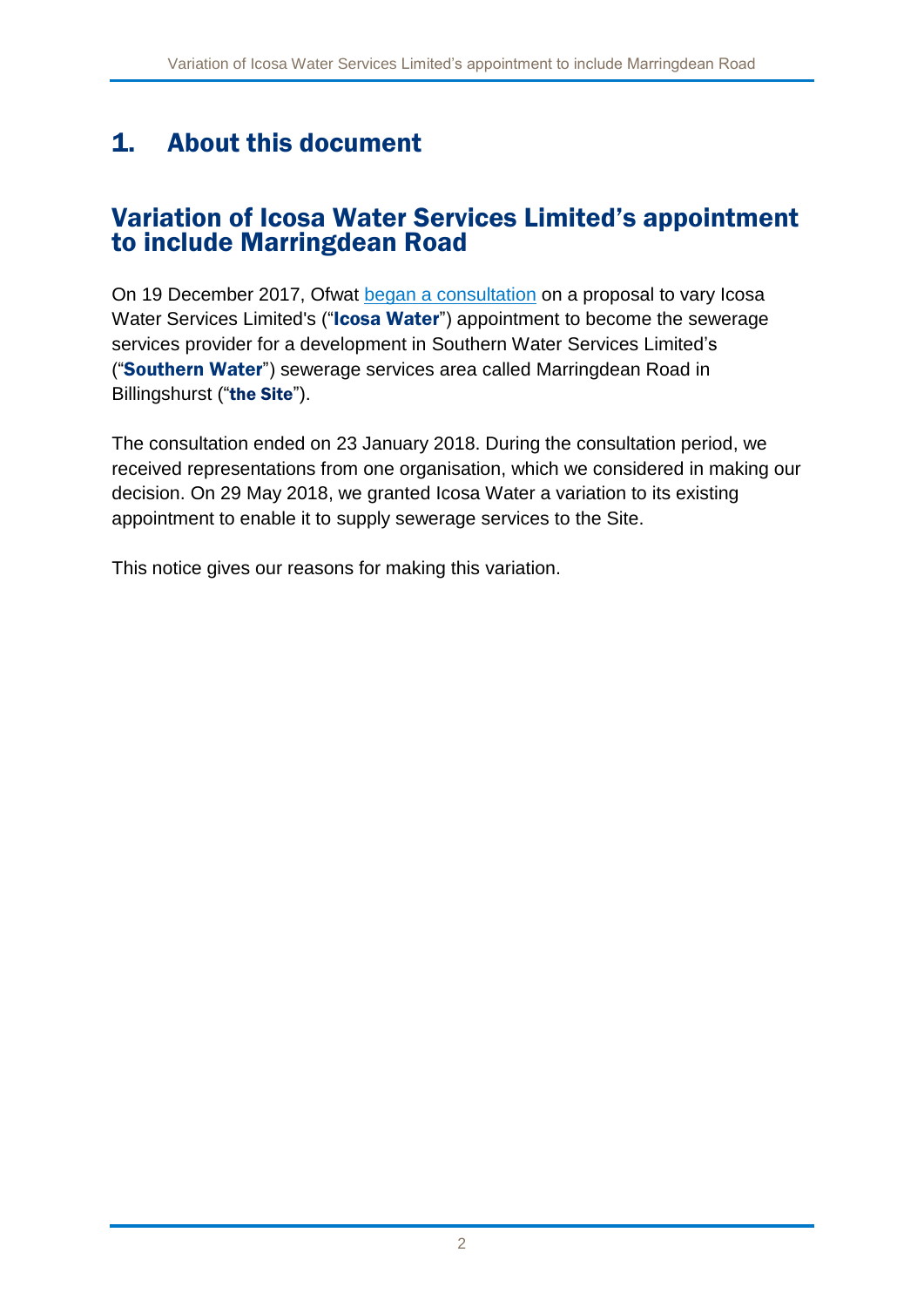# **Contents**

|    | 1. About this document                    | $\overline{2}$ |
|----|-------------------------------------------|----------------|
|    | 2. Introduction                           | $\overline{4}$ |
|    | 3. The application                        | 6              |
|    | 4. Responses received to the consultation | 8              |
| 5. | Conclusion                                | 9              |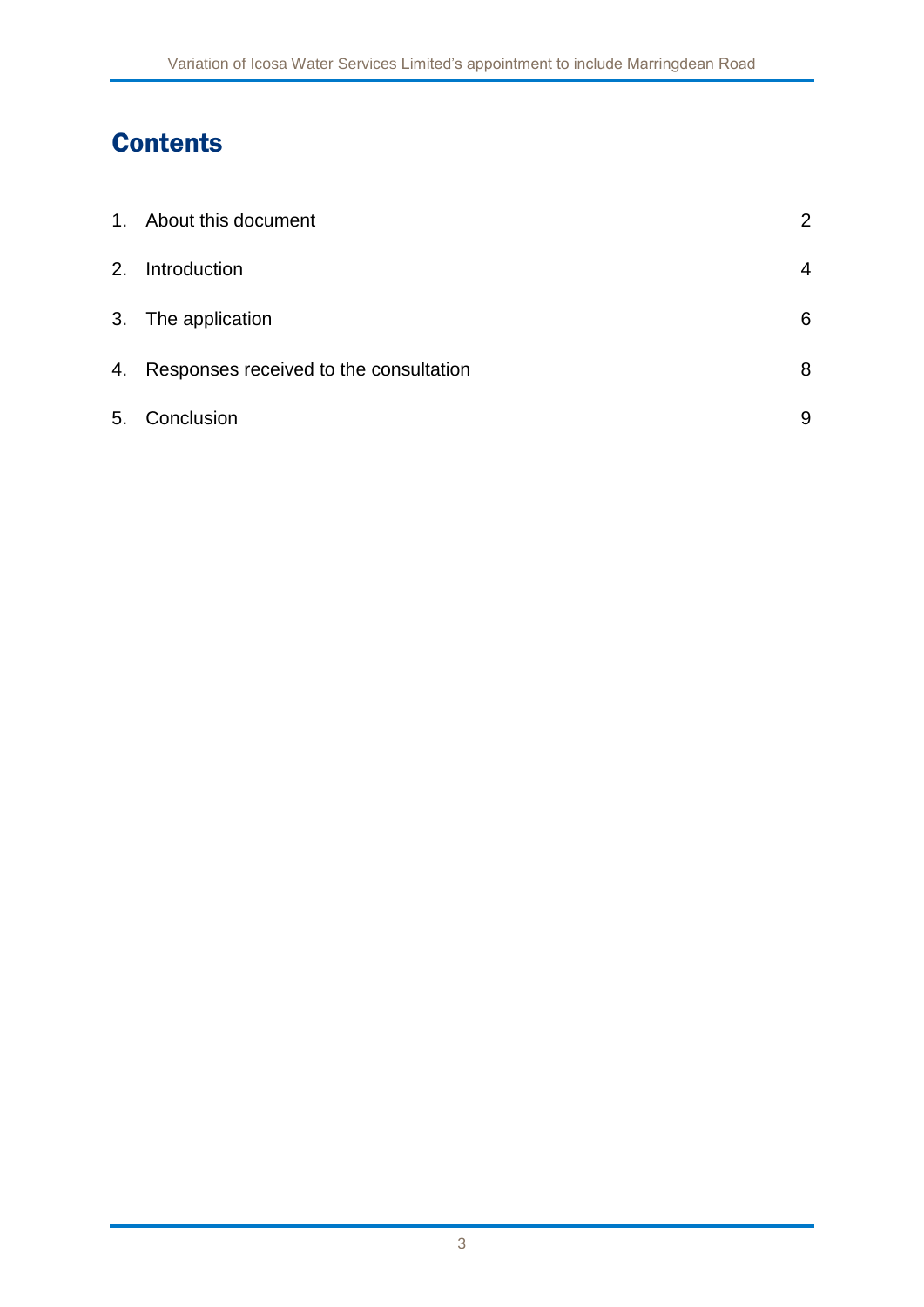## 2. Introduction

The new appointment and variation mechanism, specified by Parliament and set out in primary legislation, allows one company to replace the current company as the provider of sewerage services for a specific area. This mechanism can be used by new companies to enter the market and by existing companies to expand into areas where they are not the appointed company. In this case, Icosa Water applied to replace Southern Water to become the appointed sewerage company for the Site.

A company may apply for a new appointment (or a variation of its existing appointment to serve an additional Site) if any of the following three criteria are met:

- None of the premises in the proposed area of appointment is served by the existing appointed company at the time the appointment is made (the "unserved criterion");
- Each premises is likely to be supplied with at least 50 mega litres per year (in England) or at least 250 mega litres per year (in Wales) and the customer in relation to each premises consents ("the large user criterion");
- The existing water and sewerage supplier in the area consents to the appointment ("the consent criterion").

When considering applications for new appointments and variations, Ofwat operates within the statutory framework set out by Parliament, including our duty to protect consumers wherever appropriate, by promoting effective competition. In particular, in relation to unserved sites, we seek to ensure that the future customers on the Site – who do not have a choice of supplier – are adequately protected. When assessing applications for new appointments and variations, the two key policy principles we apply are:

- 1. Customers, or future customers, should be no worse off than if they had been supplied by the existing appointee; and
- 2. We must be satisfied that an applicant will be able to finance the proper carrying out of its functions as a water and/or sewerage company.

Entry and expansion (and even the threat of such by potential competitors) can lead to benefits for different customers (such as household and business customers and developers of new housing Sites). Benefits can include price discounts, better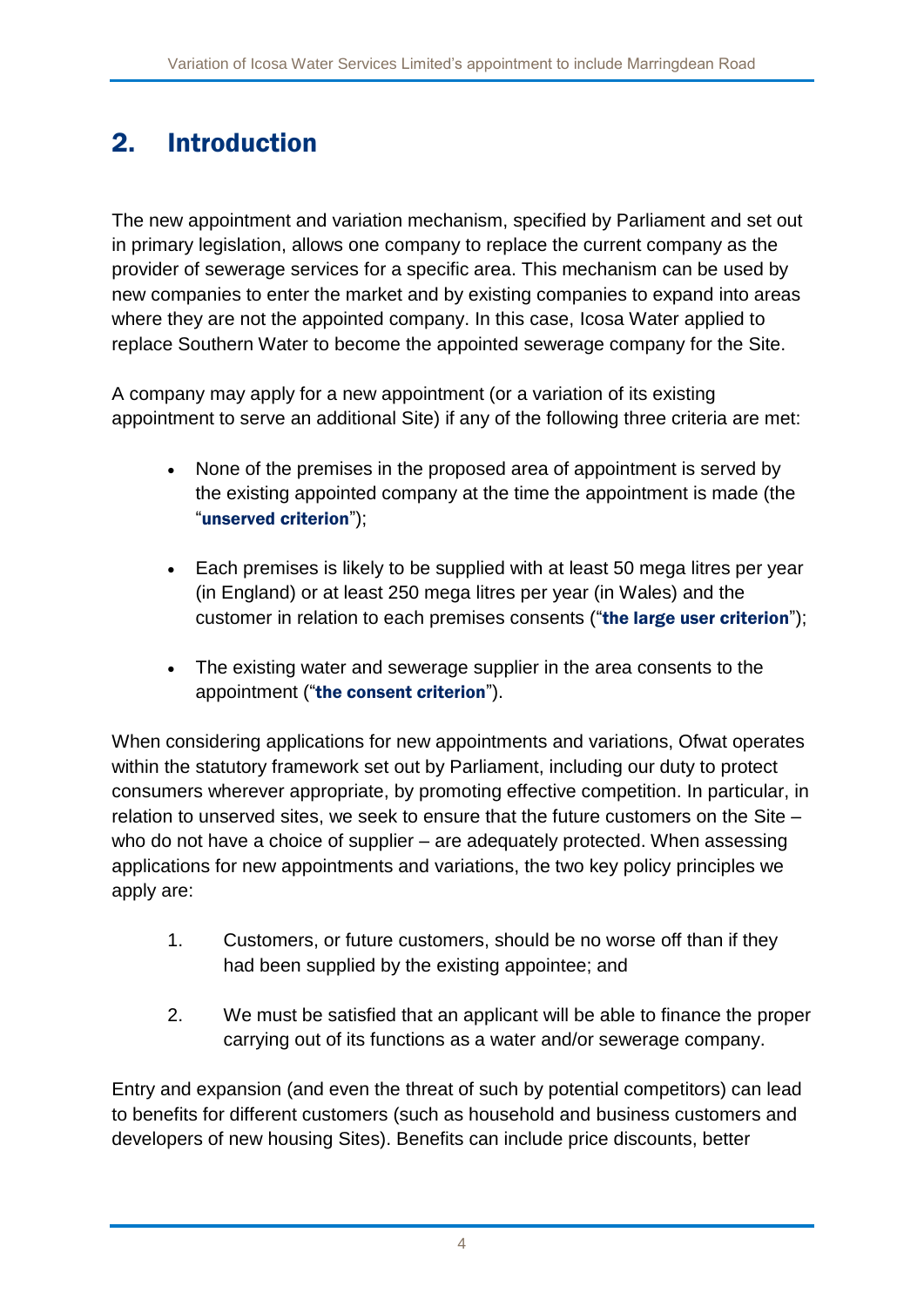services, environmental improvements and innovation in the way services are delivered.

Benefits can also accrue to customers who remain with the existing appointee, because when the existing appointee faces a challenge to its business, that challenge can act as a spur for it to improve its services. We believe the wider benefits of competition through the new appointments and variations mechanism can offset any potential disbenefits for existing customers that might arise. We consider these potential disbenefits in more detail below.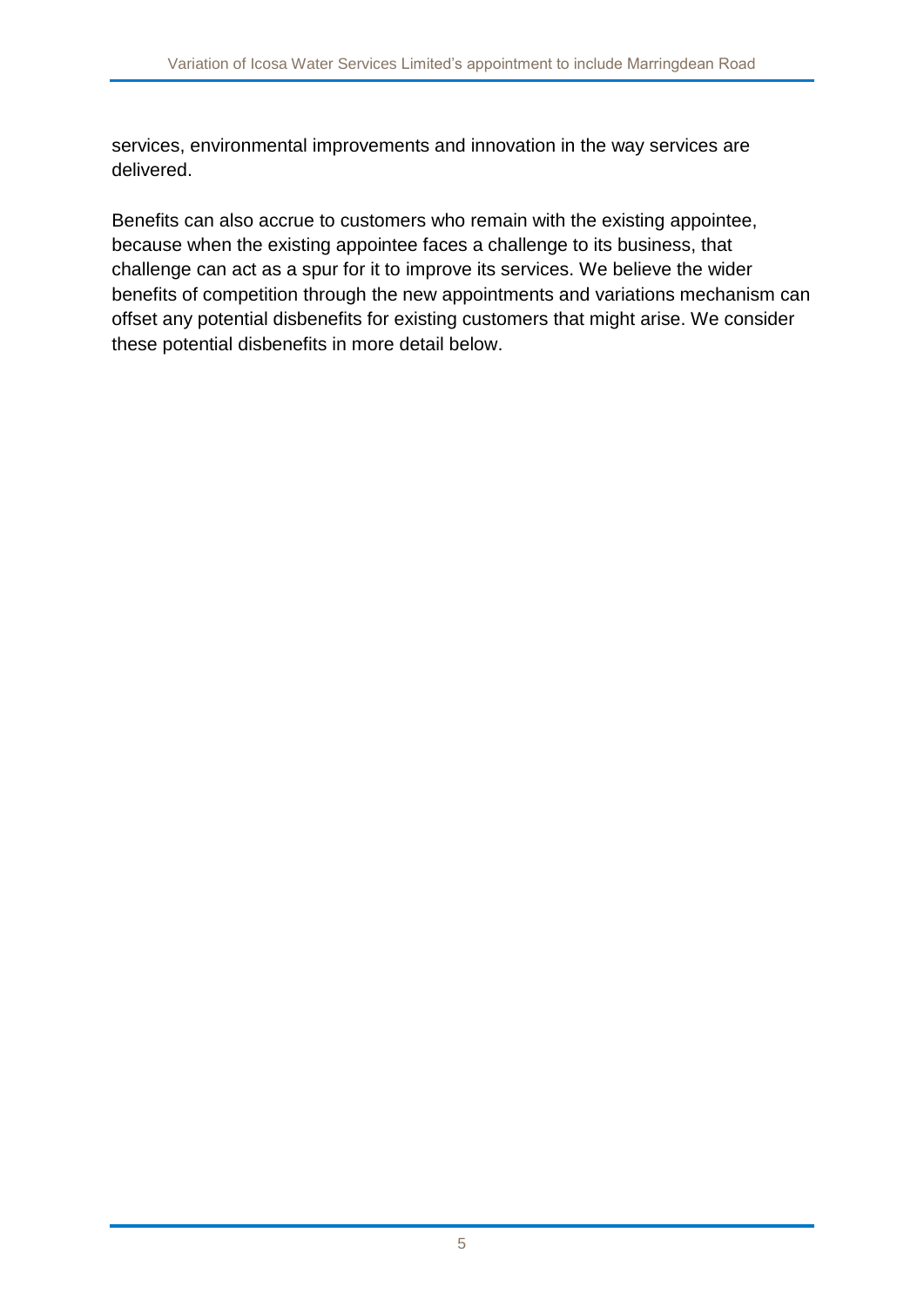## 3. The application

Icosa Water applied to be the sewerage services appointee for the Site under the unserved criterion set out in section 7(4)(b) of the Water Industry Act 1991 ("WIA91"). Icosa Water will serve the Site by way of a bulk discharge agreement.

#### 3.1 Unserved status of the Site

To qualify under the unserved criterion, an applicant must show that at the time the appointment is made, none of the premises in the proposed area of appointment is served by the existing appointee.

Icosa Water submitted an independent reporter's Site status report to us. The reporter's report set out that there are no properties on the Site that are connected to the existing sewerage and surface water networks of Southern Water.

We shared the reporter's report with Southern Water on 3 May 2017. Southern Water responded on 12 May 2017 and stated that it agrees that the Site is unserved. Given the reporter's report and the confirmation from Southern Water, we were satisfied that the Site is unserved for sewerage services.

### 3.2 Financial viability of the proposal

We will only make an appointment if we are satisfied that the proposal poses a low risk of being financially non-viable. We assess the risk of financial viability on a siteby-site basis and also consider the financial position of the company as a whole.

Based on the information available to us, we concluded the Site demonstrates sufficient financial viability, and Icosa Water has satisfied us that it can finance its functions and that it is able to properly carry them out.

#### 3.3 Assessment of 'no worse off'

Icosa Water will offer to match Southern Water's charges.

With regard to service levels, we have reviewed Icosa Water's Codes of Practice and its proposed service levels and compared these to the Codes of Practice and the performance commitments of Southern Water. Based on this review, we are satisfied that customers will be offered an appropriate level of service by Icosa Water and that overall customers will be 'no worse off' being served by Icosa Water instead of by Southern Water.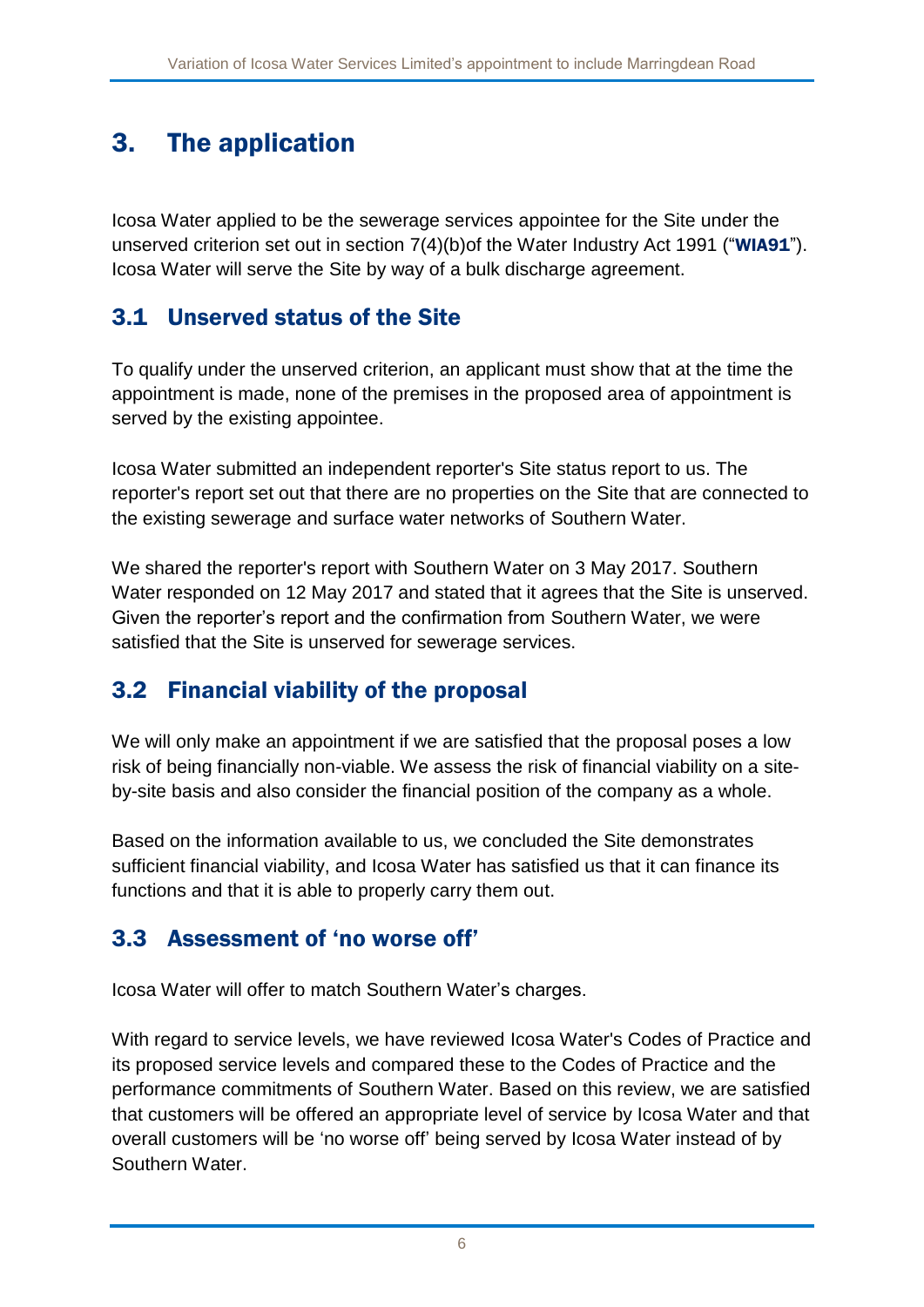### 3.4 Effect of appointment on Southern Water's customers

In considering whether customers will be no worse off, we also looked at the potential effects of this variation on the price that Southern Water's existing customer base may face.

The calculation necessarily depends on a range of assumptions, and there are clearly difficulties involved in quantifying the effect on customers of Southern Water. It is therefore necessary to use a simplified set of figures. We have expressed the effect in 'per bill' terms to try and quantify the possible effect in an easily understandable way. Broadly, we have assessed the potential magnitude of this impact by comparing how much Southern Water might have expected to receive in revenue from serving the Site directly, were they to serve the Site, with the revenues they might expect from the proposed arrangement with Icosa Water.

In this case, we have calculated that if we grant the Site to Icosa Water, there may be a potential impact on the bills of Southern Water's existing customers of £0.01.

This impact does not take into account the potential spillover benefits to customers arising from dynamic efficiencies achieved as a result of the competitive process to win new sites.

#### 3.5 Developer choice

Where relevant, we take into consideration the choices of the site developer. In this case, the developer said that it wanted Icosa Water to be the sewerage company for the Site.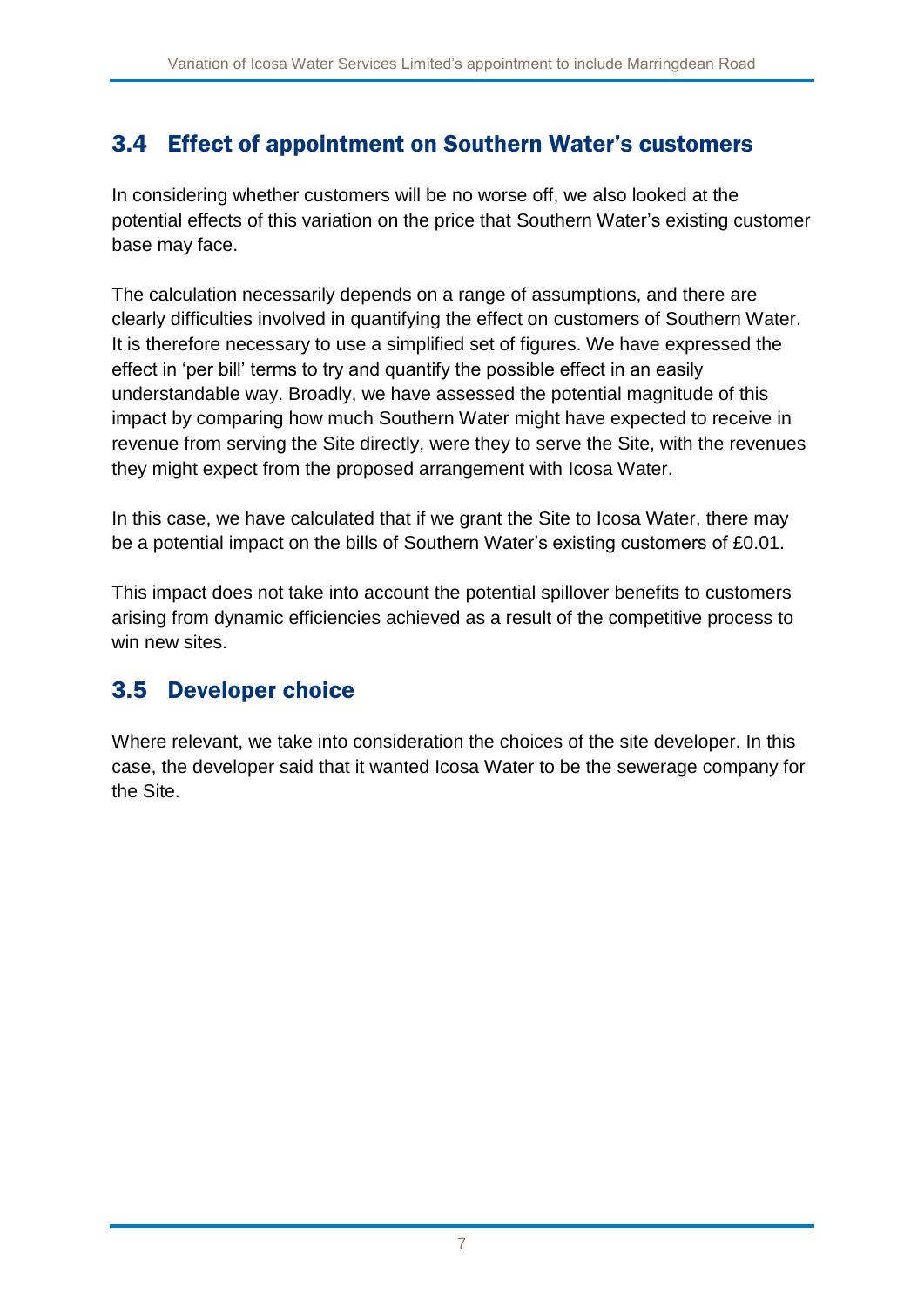### 4. Responses received to the consultation

We received one response to our consultation; from The Consumer Council for Water. We considered this response before making the decision to vary Icosa Water's appointment. The points raised in the response are set out below.

### 4. 1 Consumer Council for Water

In its response to our consultation CCWater stated that it was disappointed that customers will not receive any financial benefit from having Icosa Water as their service provider as opposed to Southern Water. However, CCWater supports the application as Icosa Water improves on most of the service standards offered by Southern Water.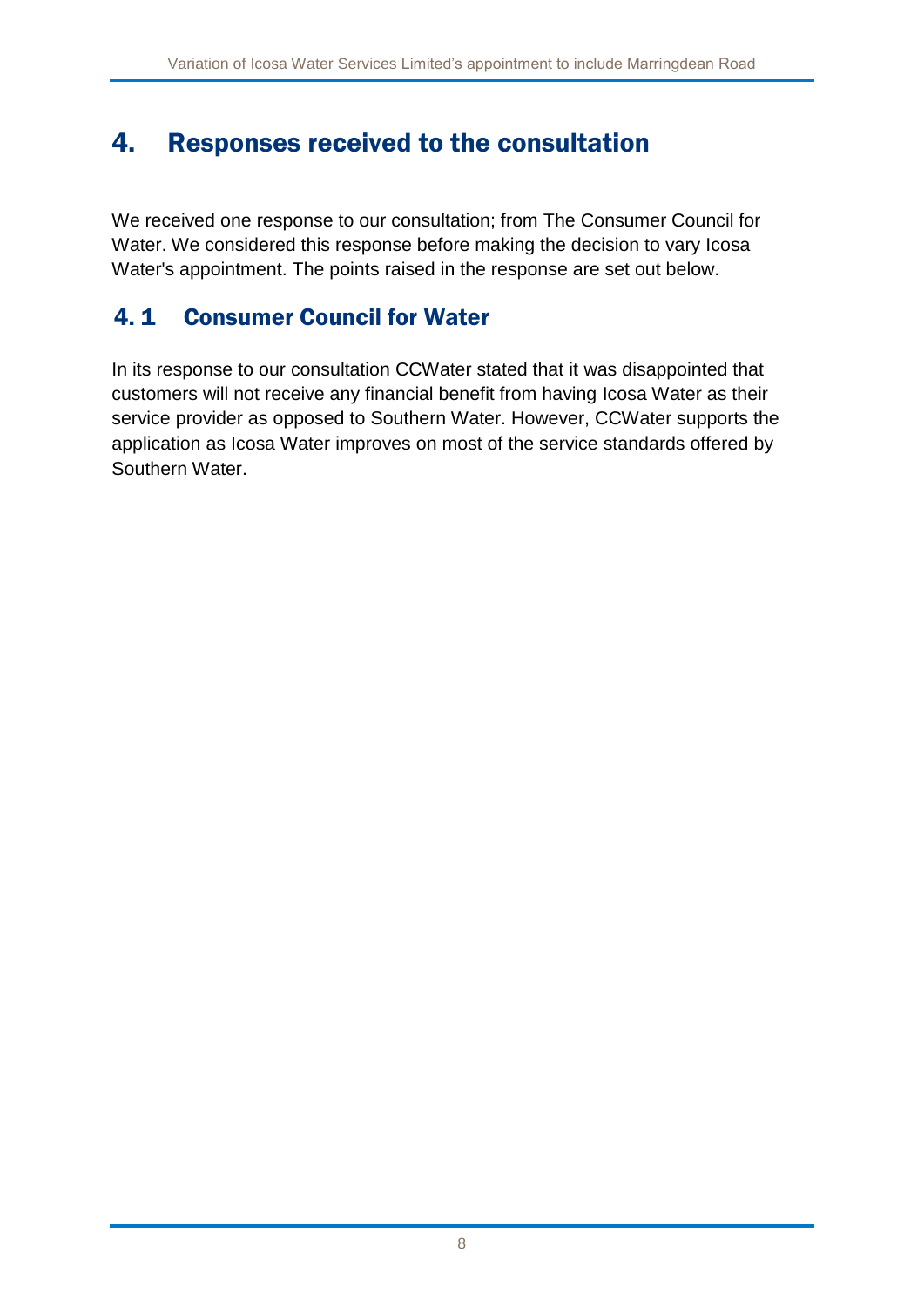# 5. Conclusion

Having assessed Icosa Water's application, and having taken account of the responses we received to our consultation, we decided to grant a variation to Icosa Water's area of appointment to allow it to serve the Site for sewerage services. This appointment became effective on 28 May 2018.